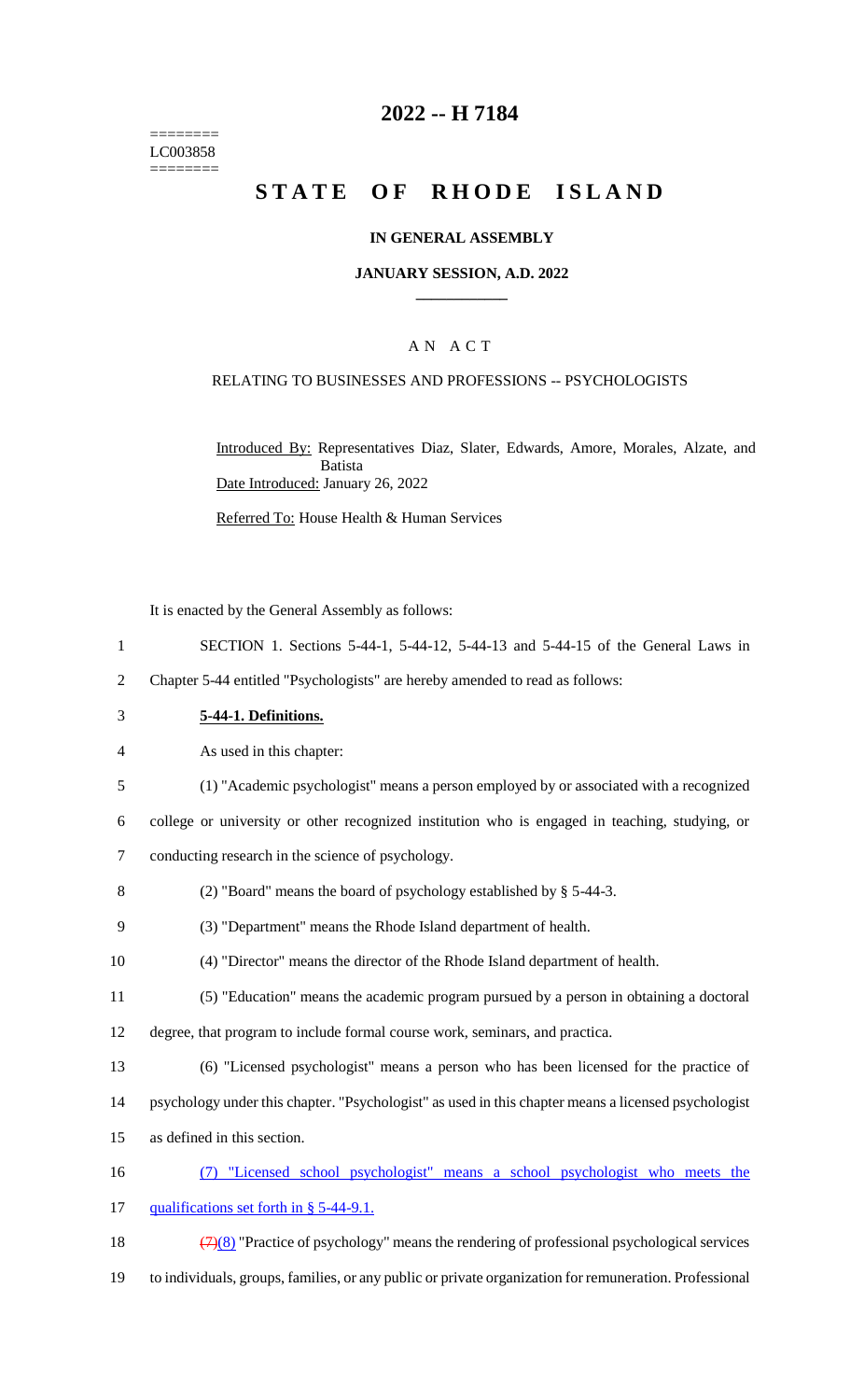psychological services means applying established psychological principles, methods, or procedures for the purpose of preventing or eliminating symptomatic, maladaptive, or undesired behavior and of enhancing interpersonal relationships, work and life adjustment, personal effectiveness, and mental health. The practice of psychology includes, but is not limited to:

 (i) Diagnoses and treatment of emotional, mental, or behavioral dysfunction, disorder, or disability, alcoholism and substance-abuse disorders of habit or conduct, as well as of the psychological aspects of physical illness, accident, injury, or disability;

 (ii) Psychological testing and evaluation of intelligence, personality, abilities, interests, aptitudes, and neuropsychological functioning;

(iii) Psychoeducation evaluation, therapy, remediation, and consultation; and

 (iv) Counseling, psychotherapy, psychoanalysis, hypnotherapy, biofeedback, and behavior analysis and therapy.

 (8)(9) "Psychology student," "psychology trainee," "psychology intern," or "psychology resident" means a student, intern, or other person studying or preparing for the profession of psychologist under the supervision of recognized educational or training institutions or facilities.

16  $(9)(10)$  "Training" means the pre-professional or professional-supervised experience received by the person at the pre- or post-doctoral level, that experience to have been obtained in an internship, clinic, or other similar professional setting.

**5-44-12. Application fee.**

20 The applicant applying for licensure as a psychologist or a licensed school psychologist shall pay a fee as set forth in § 23-1-54 to the department.

**5-44-13. Temporary license.**

 (a) Pursuant to §§ 5-44-6 and 5-44-23(f) and rules and regulations promulgated hereunder, a temporary permit to practice psychology under supervision may be granted to a candidate for licensure who has paid the required fee as set forth in § 23-1-54 and has satisfied the following requirements:

(1) Filed an application for licensure with all required supporting materials;

 (2) Has received a doctoral degree in accordance with § 5-44-9, and successfully completed one thousand five hundred (1,500) hours of supervision satisfactory to the board as specified in the rules and regulations;

 (3) Shall only practice under the appropriate supervision of a licensed psychologist as delineated in the rules and regulations promulgated hereunder;

 (4) Shall refrain from using the title "psychologist" or "licensed school psychologist" representing himself or herself as a psychologist other than by using the title "psychology student,"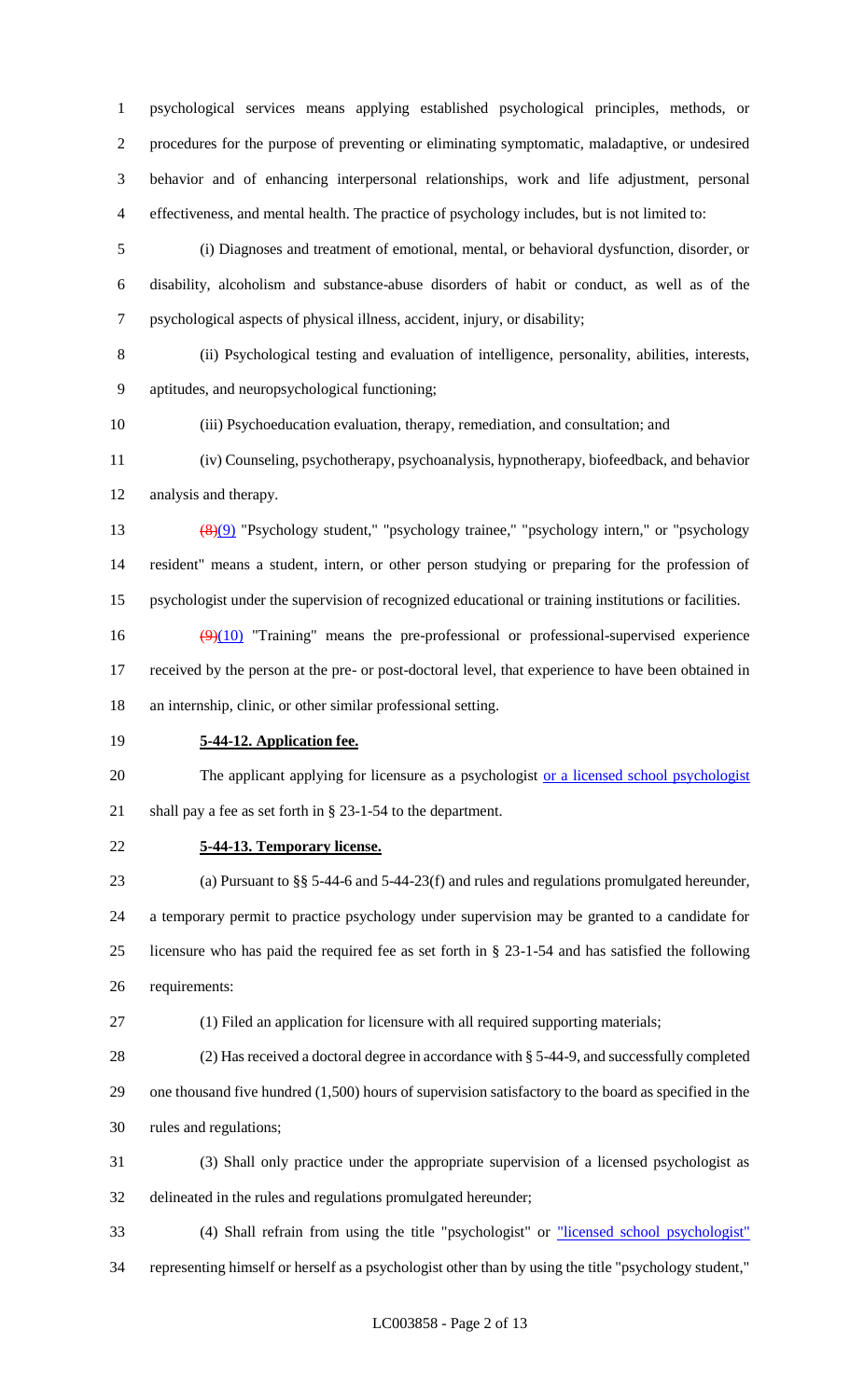1 "psychology trainee," "psychology intern," or "psychology resident", or "licensed school psychologist trainee"; and

 (5) The temporary permit shall be valid for a period of two (2) years from the date of issuance.

 (b) Temporary permit holders may request from the board a one-year extension. Such an extension may be granted at the discretion of the board upon review of the applicant's circumstances. This extension shall only be granted once.

# **5-44-15. Expiration and renewal of licenses -- Continuing education -- Lapsed license.**

 (a) The license of every person licensed under the provisions of this chapter shall expire on the first day of July of the next even-numbered year following the issuance of his or her license. (b) On or before the first day of May of each even-numbered year, the department shall mail an application for renewal of license to every person to whom a license has been issued or renewed during the cycle.

 (c) Every licensed person who desires to renew his or her license shall file with the department a renewal application, executed, together with a renewal fee as set forth in § 23-1-54, on or before the first day of June in each even-numbered year. Upon receipt of a renewal application and payment of the renewal fee, the accuracy of the application shall be verified and the department may grant a renewal license effective July 1st and expiring the June 30th in each even-numbered year.

20 (d) Every licensed psychologist or licensed school psychologist who desires to continue 21 licensure as a licensed psychologist or licensed school psychologist shall present satisfactory evidence to the board and approved by rule or regulation of the board that the licensed psychologist has completed a prescribed course of continuing licensed psychological education.

 (e) Any person who allows his or her license to lapse, by failing to renew it on or before June 1st in each even-numbered year, as provided in this section, may be reinstated by the department on payment of the current renewal fee, plus an additional fee as set forth in § 23-1-54. Any person using the title "psychologist" or offering services defined as the practice of psychology under this chapter during the time his or her license has lapsed is subject to the penalties provided for violation of this chapter.

 SECTION 2. Section 23-1-54 of the General Laws in Chapter 23-1 entitled "Department of Health" is hereby amended to read as follows:

**23-1-54. Fees payable to the department of health.**

Fees payable to the department shall be as follows:

34 PROFESSION RIGL Section Description of Fee FEE

LC003858 - Page 3 of 13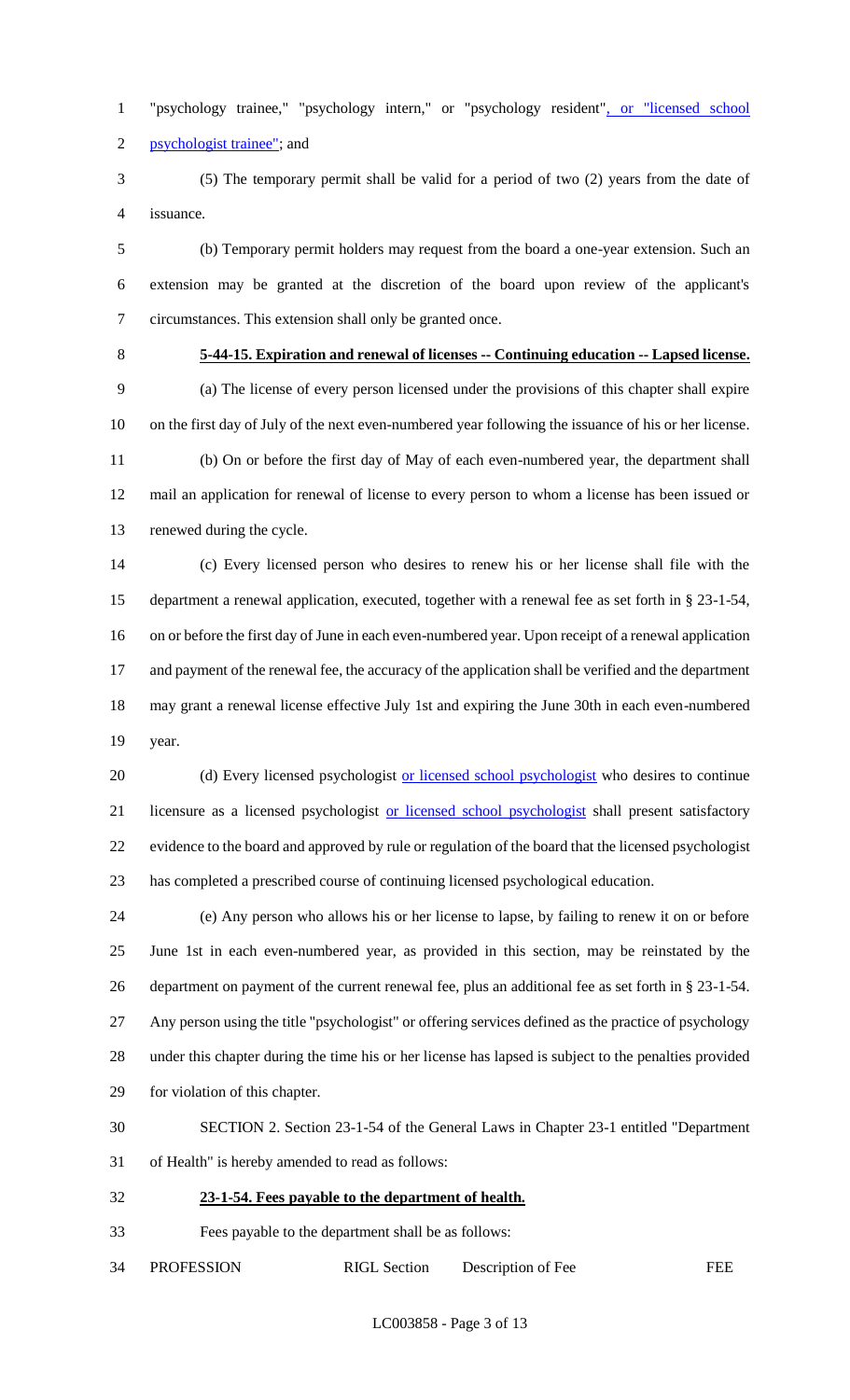| $\mathbf{1}$   | Barbers/hairdressers       | $5-10-10(a)$     | Renewal application               | \$25.00  |
|----------------|----------------------------|------------------|-----------------------------------|----------|
| $\mathfrak{2}$ | Barbers/hairdressers       | $5-10-10(a)$     | Renewal application:              |          |
| 3              | Manicuring                 |                  | Instructors and manicurists       | \$25.00  |
| 4              | Barbers/hairdressers       | $5-10-10(b)$     | Minimum late renewal fee          | \$25.00  |
| 5              | Barbers/hairdressers       | $5-10-10(b)$     | Maximum late renewal fee          | \$100.00 |
| 6              | Barbers/hairdressers       | $5-10-11[c]$     | Application fee                   | \$25.00  |
| 7              | Barbers/hairdressers       | $5-10-11[c]$     | Application fee: manicuring       |          |
| $8\,$          |                            |                  | Instructors and manicurists       | \$25.00  |
| 9              | Barbers/hairdressers       | $5-10-13$        | Demonstrator's permit             | \$90.00  |
| 10             | Barbers/hairdressers       | $5-10-15$        | Shop license: initial             | \$170.00 |
| 11             | Barbers/hairdressers       | $5-10-15$        | Shop license: renewal             | \$170.00 |
| 12             | Veterinarians              | $5 - 25 - 10$    | Application fee                   | \$40.00  |
| 13             | Veterinarians              | $5 - 25 - 11$    | <b>Examination</b> fee            | \$540.00 |
| 14             | Veterinarians              | $5 - 25 - 12(a)$ | Renewal fee                       | \$580.00 |
| 15             | Veterinarians              | $5 - 25 - 12[c]$ | Late renewal fee                  | \$120.00 |
| 16             | Podiatrists                | $5-29-7$         | Application fee                   | \$240.00 |
| 17             | Podiatrists                | $5-29-11$        | Renewal fee: minimum              | \$240.00 |
| 18             | Podiatrists                | $5-29-11$        | Renewal fee: maximum              | \$540.00 |
| 19             | Podiatrists                | $5 - 29 - 13$    | Limited registration              | \$65.00  |
| 20             | Podiatrists                | $5-29-14$        | Limited registration:             |          |
| 21             |                            |                  | Academic faculty                  | \$240.00 |
| 22             | Podiatrists                | $5-29-14$        | Application fee:                  |          |
| 23             |                            |                  | Renewal minimum                   | \$240.00 |
| 24             | Podiatrists                | $5-29-14$        | Application fee:                  |          |
| 25             |                            |                  | Renewal maximum                   | \$440.00 |
| 26             | Chiropractors              | $5 - 30 - 6$     | Examination fee:                  | \$210.00 |
| 27             | Chiropractors              | $5 - 30 - 7$     | Examination exemption fee:        | \$210.00 |
| 28             | Chiropractors              | $5-30-8(b)$      | Exam Physiotherapy                | \$210.00 |
| 29             | Chiropractors              | $5-30-8(b)$      | Exam chiro and physiotherapy      | \$210.00 |
| 30             | Chiropractors              | $5 - 30 - 12$    | Renewal fee                       | \$210.00 |
| 31             | Dentists/dental hygienists | $5-31.1-6(d)$    | Dentist: application fee          | \$965.00 |
| 32             | Dentists/dental hygienists | $5-31.1-6(d)$    | Dental hygienist: application fee | \$65.00  |
| 33             | Dentists/dental hygienists | $5-31.1-6(d)$    | Reexamination: dentist            | \$965.00 |
| 34             | Dentists/dental hygienists | $5-31.1-6(d)$    | Reexamination: hygienist          | \$65.00  |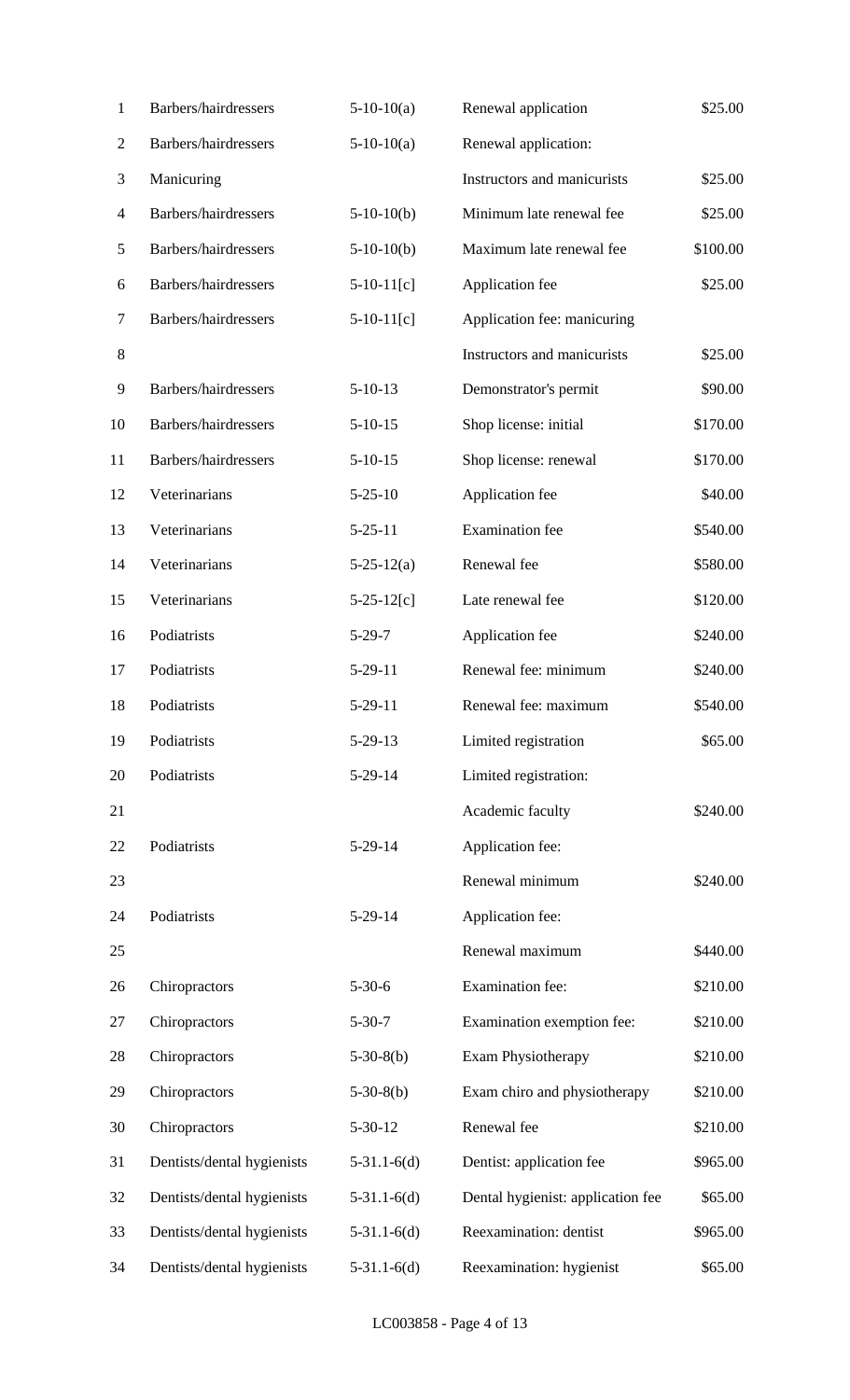| 1                | Dentists/dental hygienists                      | $5-31.1-21(b)$     | Reinstatement fee dentist     | \$90.00  |
|------------------|-------------------------------------------------|--------------------|-------------------------------|----------|
| $\mathfrak{2}$   | Dentists/dental hygienists                      | $5 - 31.1 - 21(b)$ | Reinstatement fee hygienist   | \$90.00  |
| 3                | Dentists/dental hygienists                      | $5-31.1-21(c)$     | Inactive status: dentist      | \$220.00 |
| $\overline{4}$   | Dentists/dental hygienists                      | $5-31.1-21(c)$     | Inactive status: hygienist    | \$40.00  |
| $\mathfrak{S}$   | Dentists/dental hygienists                      | 5-31.1-22          | Limited registration          | \$65.00  |
| 6                | Dentists/dental hygienists                      | $5-31.1-23[c]$     | Limited reg:                  |          |
| $\boldsymbol{7}$ |                                                 |                    | Academic faculty              | \$965.00 |
| $8\,$            | Dentists/dental hygienists                      | $5-31.1-23[c]$     | Limited reg:                  |          |
| 9                |                                                 |                    | Academic faculty renewal      | \$500.00 |
| 10               | Electrolysis                                    | $5 - 32 - 3$       | Application fee               | \$25.00  |
| 11               | Electrolysis                                    | $5-32-6(b)$        | Renewal fee                   | \$25.00  |
| 12               | Electrolysis                                    | $5 - 32 - 7$       | Reciprocal license fee        | \$25.00  |
| 13               | Electrolysis                                    | $5 - 32 - 17$      | Teaching license              | \$25.00  |
| 14               | Funeral directors/embalmers                     | 5-33.2-12          | Funeral establishment license | \$120.00 |
| 15               | Funeral services establishments                 |                    |                               |          |
| 16               | Funeral directors/embalmers                     | 5-33.2-15          | Renewal: funeral/director     | \$90.00  |
| 17               | Funeral services establishments embalmer        |                    |                               | \$30.00  |
| 18               | Funeral directors/embalmers                     | 5-33.2-12          | Funeral branch ofc license    | \$90.00  |
| 19               | Funeral directors/embalmers                     | 5-33.2-13.1        | Crematories: application fee  | \$120.00 |
| 20               | Funeral services establishments                 |                    |                               |          |
| 21               | Funeral directors/embalmers                     | 5-33.2-15          | Renewal: funeral/director     | \$120.00 |
| 22               | Funeral Svcs establishments establishment       |                    |                               |          |
| 23               | Funeral directors/embalmers                     | 5-33.2-15          | Additional branch office      |          |
| 24               | Funeral services Establishments licenses        |                    |                               | \$120.00 |
| 25               | Funeral directors/embalmers                     | 5-33.2-15          | Crematory renewal fee         |          |
| 26               | Funeral svcs establishments                     |                    |                               | \$120.00 |
| 27               | Funeral directors/embalmers                     | $5 - 33.2 - 15$    | Late renewal fee              |          |
| 28               | Funeral svcs establishments (All license types) |                    |                               | \$25.00  |
| 29               | Funeral directors/embalmers                     | $5-33.2-16(a)$     | Intern registration fee       |          |
| 30               | <b>Funeral Services establishments</b>          |                    |                               | \$25.00. |
| 31               | <b>Nurses</b>                                   | $5 - 34 - 12$      | RN Application fee            | \$135.00 |
| 32               | <b>Nurses</b>                                   | $5 - 34 - 16$      | <b>LPN</b> Application fee    | \$45.00  |
| 33               | <b>Nurses</b>                                   | 5-34-19            | Renewal fee: RN               | \$135.00 |
| 34               | <b>Nurses</b>                                   | 5-34-19            | Renewal fee: LPN              | \$45.00  |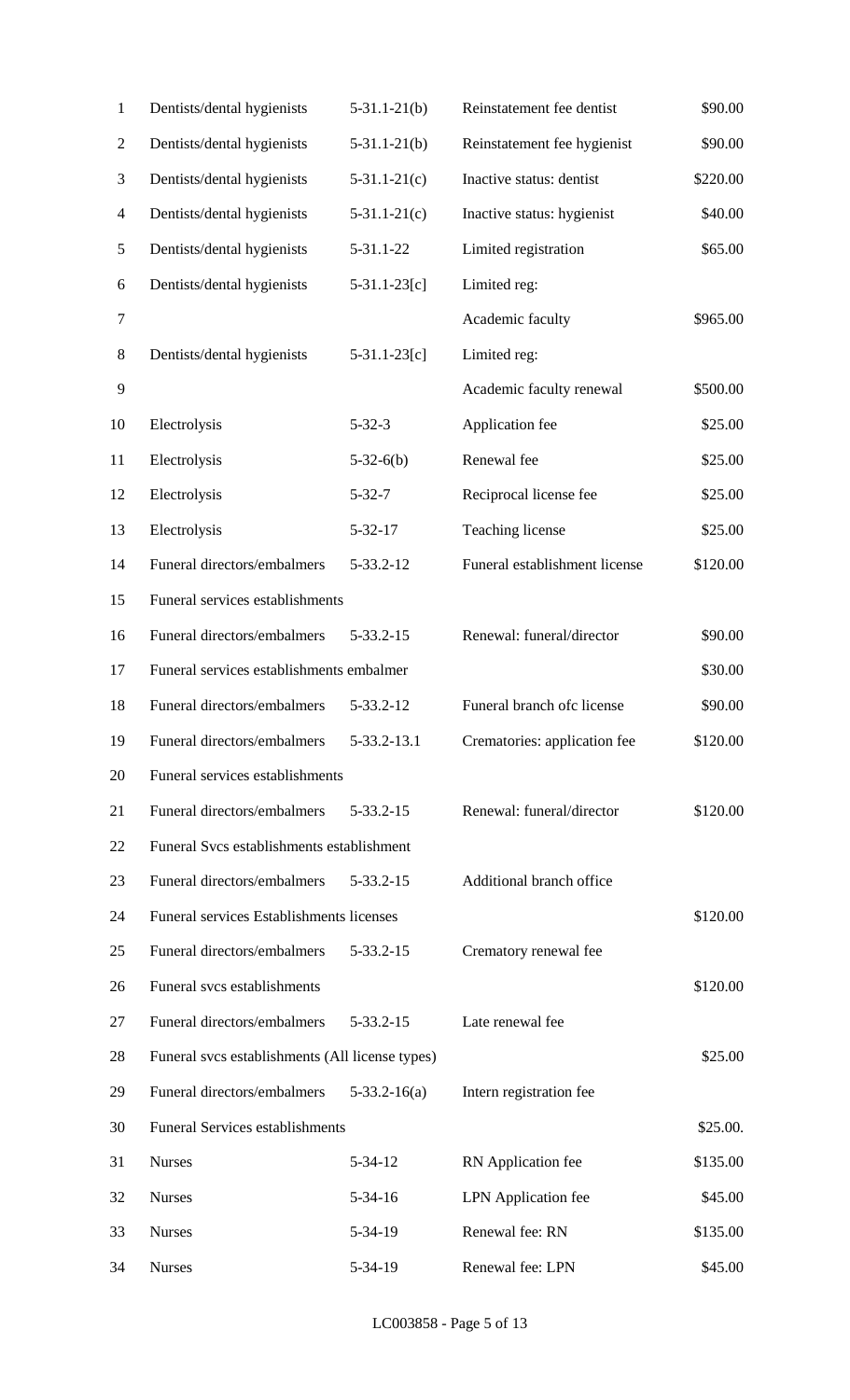| 1              | <b>Nurses</b>           | 5-34-37            | RNP application fee               | \$80.00    |
|----------------|-------------------------|--------------------|-----------------------------------|------------|
| $\mathfrak{2}$ | <b>Nurses</b>           | 5-34-37            | RNP renewal fee                   | \$80.00    |
| 3              | <b>Nurses</b>           | 5-34-37            | RNP prescriptive privileges       | \$65.00    |
| $\overline{4}$ | <b>Nurses</b>           | 5-34-40.3          | Clin nurse spec application       | \$80.00    |
| $\mathfrak{S}$ | <b>Nurses</b>           | 5-34-40.3          | Clin nurse spec renewal           | \$80.00    |
| 6              | <b>Nurses</b>           | 5-34-40.3          | Clin nurse spec Rx privilege      | \$65.00    |
| $\tau$         | Nurse anesthetists      | $5-34.2-4(a)$      | CRNA application fee              | \$80.00    |
| $8\,$          | Nurse anesthetists      | $5-34.2-4(b)$      | CRNA renewal fee                  | \$80.00    |
| 9              | Optometrists            | $5 - 35.1 - 4$     | Application fee                   | \$280.00   |
| 10             | Optometrists            | $5 - 35.1 - 7$     | Renewal fee                       | \$280.00   |
| 11             | Optometrists            | $5 - 35.1 - 7$     | Late fee                          | \$90.00    |
| 12             | Optometrists            | $5 - 35.1 - 7$     | Reactivation of license fee       | \$65.00    |
| 13             | Optometrists            | $5-35.1-19(b)$     | Violations of section             | \$650.00   |
| 14             | Optometrists            | $5 - 35.1 - 20$    | Violations of chapter             | \$260.00   |
| 15             | Opticians               | $5 - 35.2 - 3$     | Application fee                   | \$30.00    |
| 16             | Physicians              | $5 - 37 - 2$       | Application fee                   | \$1,090.00 |
| 17             | Physicians              | $5 - 37 - 2$       | Re-examination fee                | \$1,090.00 |
| 18             | Physicians              | $5-37-10(b)$       | Late renewal fee                  | \$170.00   |
| 19             | Physicians              | $5 - 37 - 16$      | Limited registration fee          | \$65.00    |
| 20             | Physicians              | $5-37-16.1$        | Ltd reg: academic faculty         | \$600.00   |
| 21             | Physicians              | $5-37-16.1$        | Ltd reg: academic Faculty renewal | \$170.00   |
| 22             | Acupuncture             | $5 - 37.2 - 10$    | Application fee                   | \$310.00   |
| 23             | Acupuncture             | $5 - 37.2 - 13(4)$ | Acupuncture assistant             | \$310.00   |
| 24             |                         |                    | Licensure fee                     | \$170.00   |
| 25             | Social workers          | $5-39.1-9$         | Application fee                   | \$70.00    |
| 26             | Social workers          | $5-39.1-9$         | Renewal fee                       | \$70.00    |
| 27             | Physical therapists     | $5-40-8$           | Application fee                   | \$155.00   |
| 28             | Physical therapists     | $5-40-8.1$         | Application: physical therapy     |            |
| 29             |                         |                    | assistants                        | \$50.00    |
| 30             | Physical therapists     | $5-40-10(a)$       | Renewal fee: Physical therapists  | \$155.00   |
| 31             | Physical therapists     | $5-40-10(a)$       | Renewal fee: Physical therapy     |            |
| 32             |                         |                    | assistants                        | \$50.00    |
| 33             | Physical therapists     | $5-40-10[c]$       | Late renewals                     | \$50.00    |
| 34             | Occupational therapists | $5-40.1-12(2)$     | Renewal fee                       | \$140.00   |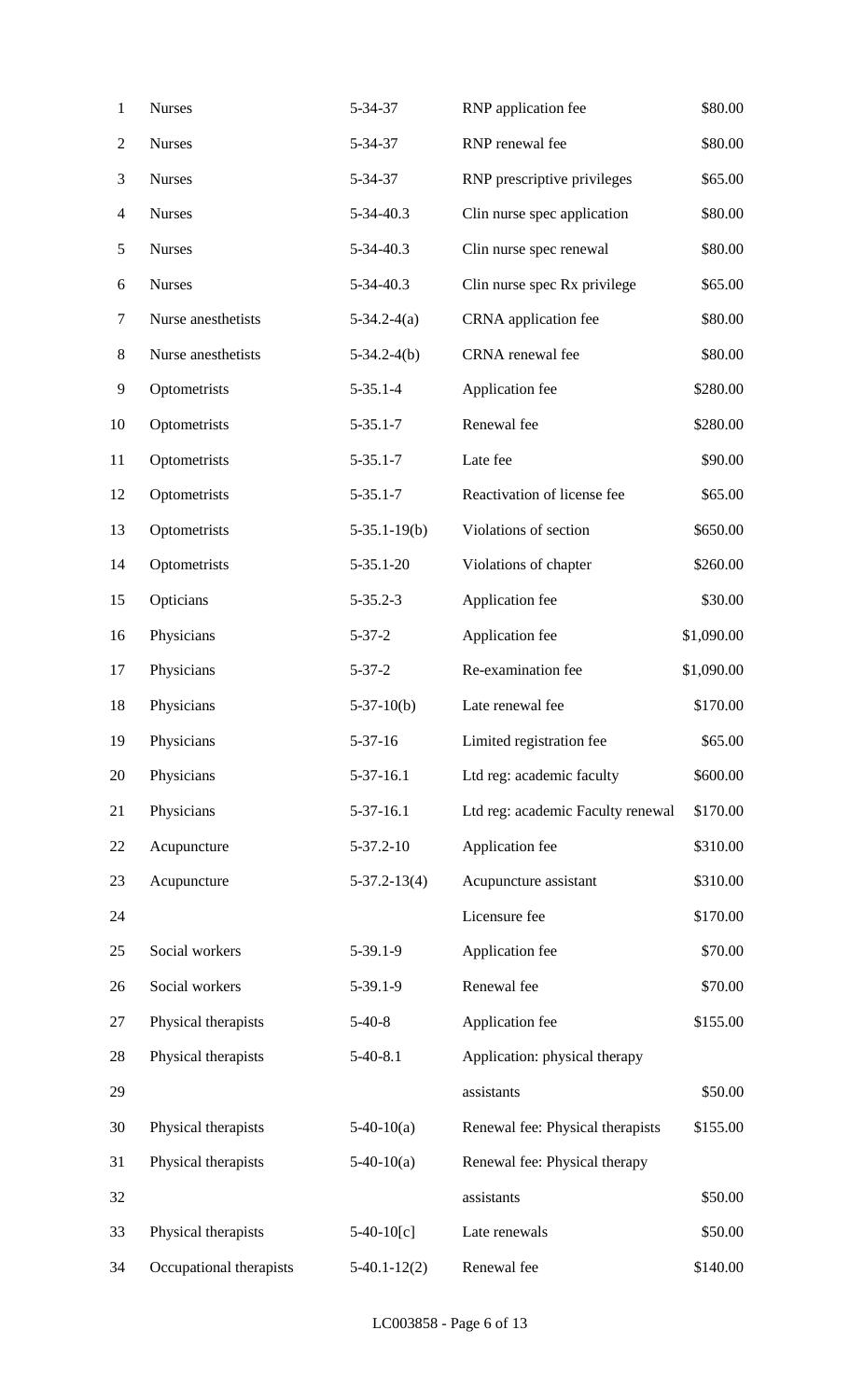| 1              | Occupational therapists                        | $5-40.1-12(5)$  | Late renewal fee                            | \$50.00  |
|----------------|------------------------------------------------|-----------------|---------------------------------------------|----------|
| $\mathfrak{2}$ | Occupational therapists                        | $5-40.1-12(b)$  | Reactivation fee                            | \$140.00 |
| 3              | Occupational therapists                        | $5-40.1-13$     | Application fee                             | \$140.00 |
| 4              | Psychologists/licensed                         |                 |                                             |          |
| 5              | school psychologist                            | $5-44-12$       | Application fee                             | \$230.00 |
| 6              | Psychologists/licensed                         |                 |                                             |          |
| 7              | school psychologist                            | $5-44-13$       | Temporary permit                            | \$120.00 |
| 8              | Psychologists/licensed                         |                 |                                             |          |
| 9              | school psychologist                            | $5-44-15[c]$    | Renewal fee                                 | \$230.00 |
| 10             | Psychologists/licensed                         |                 |                                             |          |
| 11             | school psychologist                            | $5-44-15(e)$    | Late renewal fee                            | \$50.00  |
| 12             | Nursing home administrators                    | $5 - 45 - 10$   | Renewal fee                                 | \$160.00 |
| 13             | Speech pathologist/audiologists 5-48-1(14)     |                 | Speech lang support personnel:              |          |
| 14             |                                                |                 | late filing                                 | \$90.00  |
| 15             | Speech pathologist/audiologists 5-48-9(a)      |                 | Application fee: Audiologist                | \$65.00  |
| 16             | Speech pathologist/audiologists 5-48-9(a)      |                 | Application fee:                            |          |
| 17             |                                                |                 | Speech Pathologist                          | \$145.00 |
| 18             | Speech pathologist/audiologists 5-48-9(a)      |                 | Renewal fee: Audiologist                    | \$65.00  |
| 19             | Speech pathologist/audiologists $5-48-9(a)$    |                 | Renewal fee: Speech Pathologist             | \$145.00 |
| 20             | Speech pathologist/audiologists 5-48-9(a)      |                 | Provisional license: renewal fee            | \$65.00  |
| 21             | Speech pathologist/audiologists 5-48-9(b)      |                 | Late renewal fee                            | \$50.00  |
| 22             | Speech pathologist/audiologists $5-48-9(d)(1)$ |                 | Reinstatement fee: audiologist              | \$65.00  |
| 23             | Speech pathologist/audiologists $5-48-9(d)(1)$ |                 | Reinstatement fee: audiologist              | \$65.00  |
| 24             |                                                |                 | speech pathologists                         | \$145.00 |
| 25             |                                                |                 | personnel: late filing                      | \$65.00  |
| 26             | Hearing aid dealers/fitters                    | $5-49-6(a)$     | License endorsement Examination fee \$25.00 |          |
| 27             | Hearing aid dealers/fitters                    | $5-49-8(b)$     | Temporary permit fee                        | \$25.00  |
| 28             | Hearing aid dealers/fitters                    | $5-49-8(d)$     | Temporary permit renewal fee                | \$35.00  |
| 29             | Hearing aid dealers/fitters                    | $5-49-11(a)(1)$ | License fee                                 | \$25.00  |
| 30             | Hearing aid dealers/fitters                    | $5-49-11(b)$    | License renewal fee                         | \$25.00  |
| 31             | Hearing aid dealers/fitters                    | $5-49-11[c]$    | License renewal late fee                    | \$25.00  |
| 32             | Physician assistants                           | $5-54-9(4)$     | Application fee                             | \$110.00 |
| 33             | Physician assistants                           | $5-54-11(b)$    | Renewal fee                                 | \$110.00 |
| 34             | Orthotics/prosthetic practice                  | $5-59.1-5$      | Application fee                             | \$120.00 |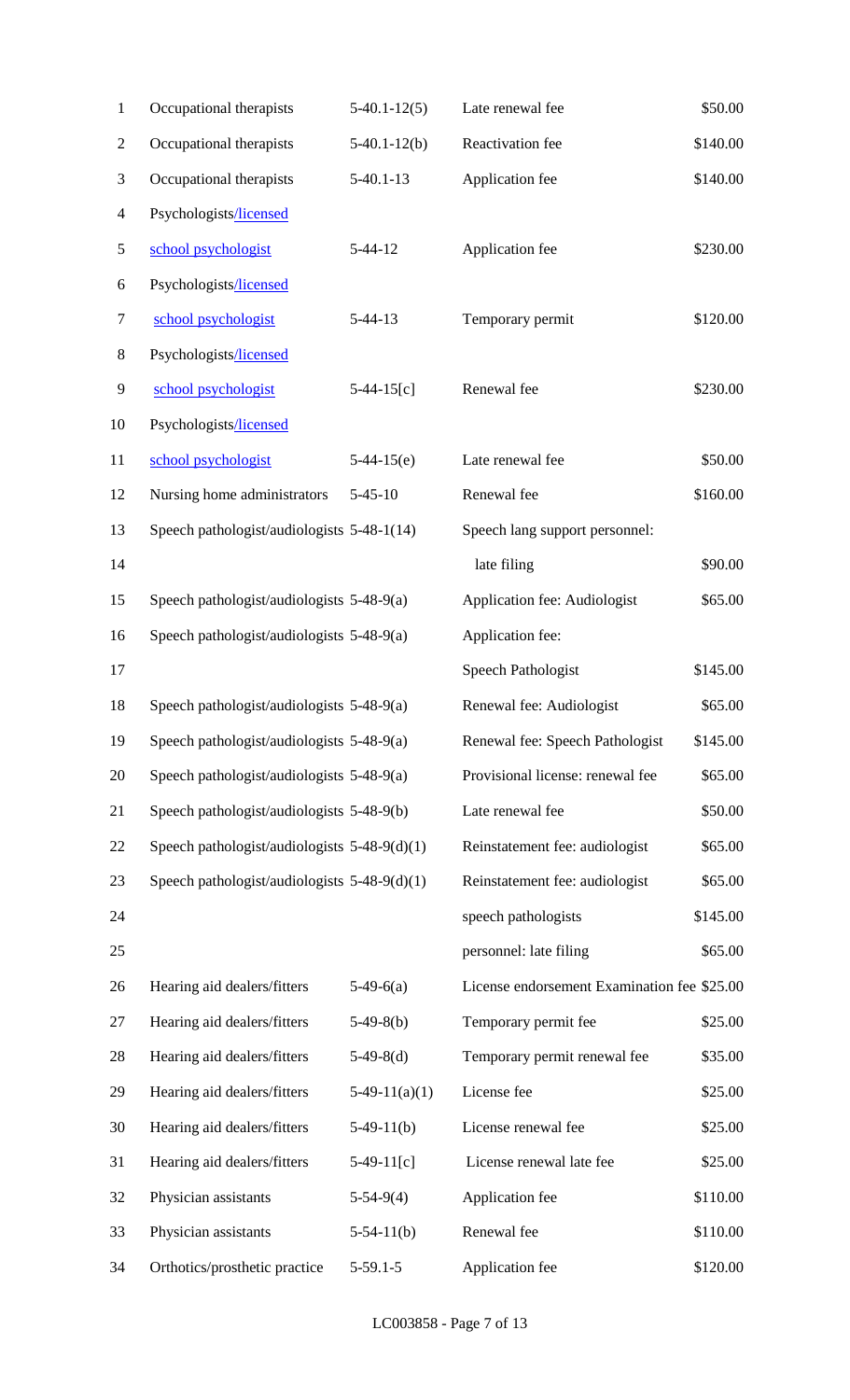| $\mathbf{1}$ | Orthotics/prosthetic practice       | 5-59.1-12       | Renewal fee                       | \$120.00 |
|--------------|-------------------------------------|-----------------|-----------------------------------|----------|
| 2            | Athletic trainers                   | $5 - 60 - 11$   | Application fee                   | \$60.00  |
| 3            | Athletic trainers                   | $5 - 60 - 11$   | Renewal fee                       | \$60.00  |
| 4            | Athletic trainers                   | $5 - 60 - 11$   | Late renewal fee                  | \$25.00  |
| 5            | Mental health counselors            | $5 - 63.2 - 16$ | Application fee: Marriage         |          |
| 6            | Marriage and family therapists      |                 | Family therapist                  | \$130.00 |
| 7            | Mental health counselors            | $5-63.2-16$     | Application fee: Mental           |          |
| 8            | Marriage and family therapists      |                 | Health counselors                 | \$70.00  |
| 9            | Mental health counselors            | $5-63.2-16$     | Reexamination fee:                |          |
| 10           | Marriage and family therapists      |                 | Marriage/family therapist         | \$130.00 |
| 11           | Mental health counselors            | $5-63.2-16$     | Reexamination fee:                |          |
| 12           | Marriage and family therapists      |                 | Mental health counselors          | \$70.00  |
| 13           | Mental health counselors            | $5-63.2-17(a)$  | Renewal fee: Marriage             |          |
| 14           | Marriage and Family therapists      |                 | Family therapist                  | \$130.00 |
| 15           | Mental health counselors            | $5-63.2-17(a)$  | Renewal fee:                      |          |
| 16           | Marriage and Family therapist       |                 | Mental health counselor           | \$50.00  |
| 17           | Mental health counselors            | $5-63.2-17(b)$  | Late renewal fee                  |          |
| 18           | Marriage and Family therapist       |                 | Marriage and family therapist     | \$90.00  |
| 19           | Dieticians                          | $5-64-6(b)$     | Application fee                   | \$75.00  |
| 20           | Dieticians                          | $5 - 64 - 7$    | Graduate status: Application fee: | \$75.00  |
| 21           | Dieticians                          | $5 - 64 - 8$    | Renewal fee                       | \$75.00  |
| 22           | Dieticians                          | $5 - 64 - 8$    | Reinstatement fee                 | \$75.00  |
| 23           | Radiologic technologists            | $5 - 68.1 - 10$ | Application fee maximum           | \$190.00 |
| 24           | Licensed chemical dependency 5-69-9 |                 | Application fee                   | \$75.00  |
| 25           | professionals                       |                 |                                   |          |
| 26           | Licensed chemical dependency 5-69-9 |                 | Renewal fee                       | \$75.00  |
| 27           | professionals                       |                 |                                   |          |
| 28           | Licensed chemical                   | $5 - 69 - 9$    | Application fee                   | \$75.00  |
| 29           | Licensed chemical dependency 5-69-9 |                 | Application fee                   | \$75.00  |
| 30           | clinical supervisor                 |                 |                                   |          |
| 31           | Licensed chemical dependency 5-69-9 |                 | Renewal fee                       | \$75.00  |
| 32           | clinical supervisor                 |                 |                                   |          |
| 33           | Deaf interpreters                   | $5-71-8(a)(3)$  | License fee maximum               | \$25.00  |
| 34           | Deaf interpreters                   | $5-71-8(a)(3)$  | License renewal fee               | \$25.00  |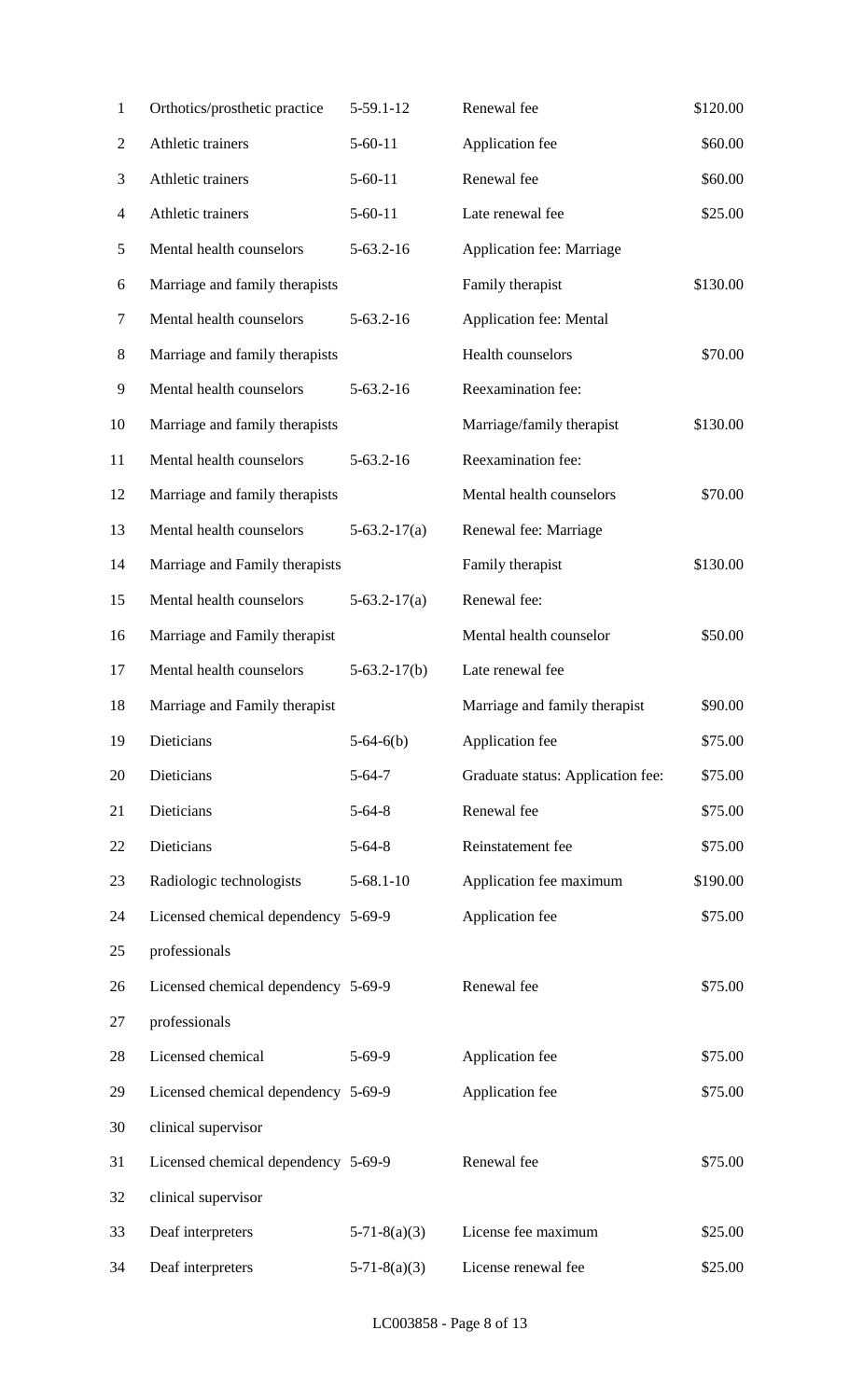| $\mathbf{1}$   | Milk producers                            | $21 - 2 - 7(g)(1)$ | In-state milk processor                       | \$160.00 |
|----------------|-------------------------------------------|--------------------|-----------------------------------------------|----------|
| $\overline{2}$ | Milk producers                            | $21 - 2 - 7(g)(2)$ | Out-of-state milk processor                   | \$160.00 |
| 3              | Milk producers                            | $21 - 2 - 7(g)(3)$ | Milk distributors                             | \$160.00 |
| 4              | Frozen desserts                           | $21-9-3(1)$        | In-state wholesale                            | \$550.00 |
| 5              | Frozen desserts                           | $21-9-3(2)$        | Out-of-state wholesale                        | \$160.00 |
| 6              | Frozen desserts                           | $21 - 9 - 3(3)$    | Retail frozen dess processors                 | \$160.00 |
| 7              | Meats                                     | $21 - 11 - 4$      | Wholesale                                     | \$160.00 |
| $8\,$          | Meats                                     | $21 - 11 - 4$      | Retail                                        | \$40.00  |
| 9              | Shellfish packing houses                  | $21 - 14 - 2$      | License fee: Shipper/reshipper                | \$320.00 |
| 10             | Shellfish packing houses                  | $21 - 14 - 2$      | License fee: Shucker packer/repacker \$390.00 |          |
| 11             | Non-alcoholic bottled beverages,          |                    |                                               |          |
| 12             | drinks & juices                           | $21 - 23 - 2$      | Bottler permit                                | \$550.00 |
| 13             | Non-alcoholic bottled beverages,          |                    |                                               |          |
| 14             | drinks and juices                         | $21 - 23 - 2$      | Bottle apple cider fee                        | \$60.00  |
| 15             | Farm home food manufacturers 21-27-6.1(4) |                    | Registration fee                              | \$65.00  |
| 16             | Food businesses                           | $21-27-10(e)(1)$   | Food processors wholesale                     | \$300.00 |
| 17             | Food businesses                           | $21-27-10(e)(2)$   | Food processors retail                        | \$120.00 |
| 18             | Food businesses                           | $21-27-10(e)(3)$   | Food service establishments                   |          |
| 19             |                                           |                    | 50 seats or less                              | \$160.00 |
| 20             | Food businesses                           | $21-27-10(e)(3)$   | Food service establishments                   |          |
| 21             |                                           |                    | more than 50 seats                            | \$240.00 |
| 22             | Food businesses                           | $21-27-10(e)(3)$   | Mobile food service units                     | \$100.00 |
| 23             | Food businesses                           | $21-27-10(e)(3)$   | Industrial caterer or food vending            |          |
| 24             |                                           |                    | Machine commissary                            | \$280.00 |
| 25             | Food businesses                           | $21-27-10(e)(3)$   | Cultural heritage educational Facility        | \$80.00  |
| 26             | Food businesses                           | $21-27-10(e)(4)$   | Vending Machine Location                      |          |
| 27             |                                           |                    | 3 units or less                               | \$50.00  |
| 28             | Food businesses                           | $21-27-10(e)(4)$   | Vending Machine Location                      |          |
| 29             |                                           |                    | 4-10 units                                    | \$100.00 |
| 30             | Food businesses                           | $21-27-10(e)(4)$   | Vending Machine Location =                    |          |
| 31             |                                           |                    | 11 units                                      | \$120.00 |
| 32             | Food businesses                           | $21-27-10(e)(5)$   | Retail Mkt 1-2 cash registers                 | \$120.00 |
| 33             | Food businesses                           | $21-27-10(e)(5)$   | Retail Market 3-5 cash registers              | \$240.00 |
| 34             | Food businesses                           | $21-27-10(e)(5)$   | Retail Market = $6$ Cash registers            | \$510.00 |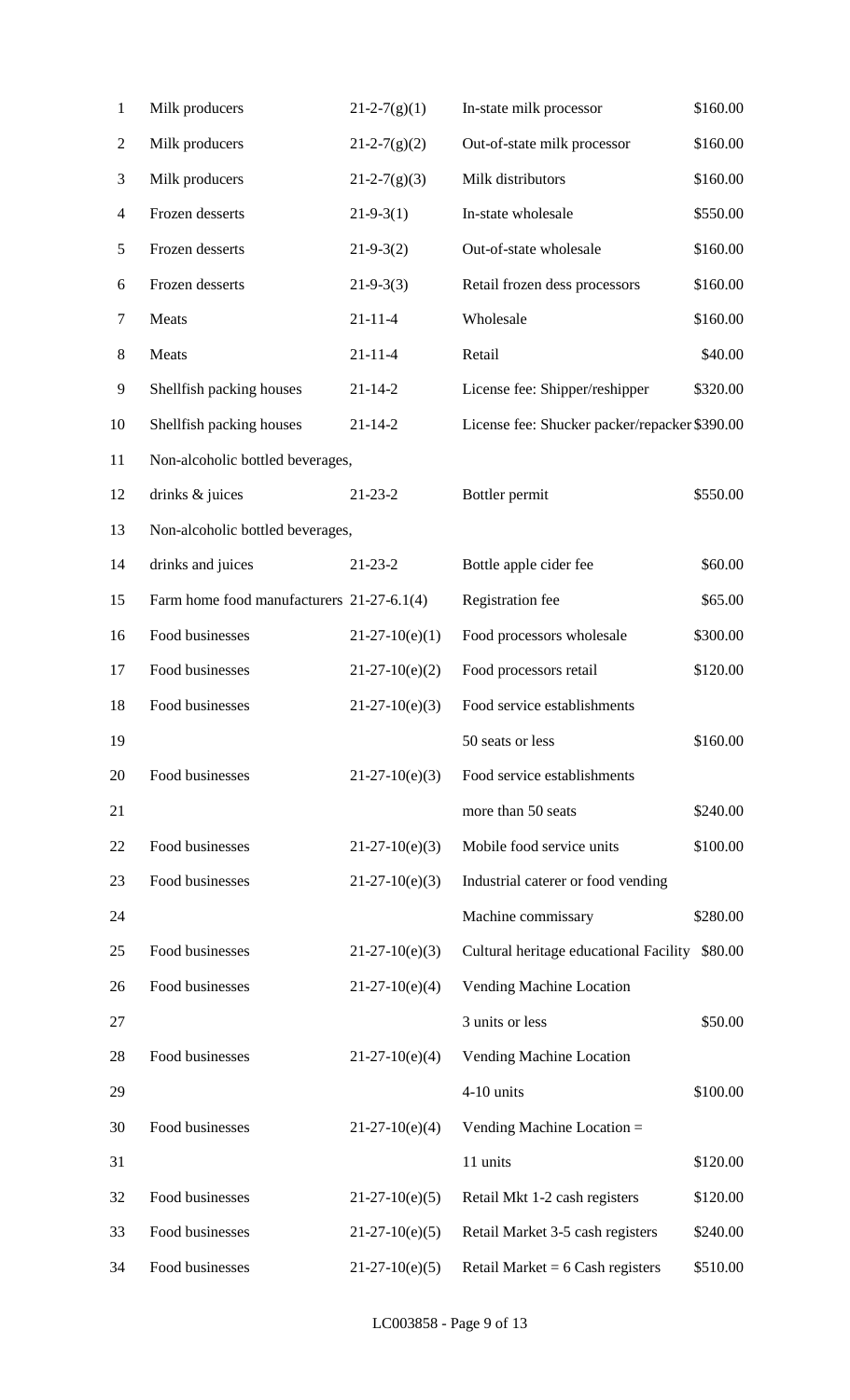| $\mathbf{1}$ | Food businesses                            | $21-27-10(e)(6)$    | Retail food peddler                            | \$100.00   |
|--------------|--------------------------------------------|---------------------|------------------------------------------------|------------|
| 2            | Food businesses                            | $21-27-10(e)(7)$    | Food warehouses                                | \$190.00   |
| 3            | Food businesses                            | 21-27-11.2          | Certified food safety mgr                      | \$50.00    |
| 4            | License verification fee                   | $23 - 1 - 16.1$     | All license types                              | \$50.00    |
| 5            | Tattoo and body piercing                   | 23-1-39             | Annual registration fee: Person                | \$90.00    |
| 6            | Tattoo and body piercing                   | $23 - 1 - 39$       | Annual registration fee: establishment \$90.00 |            |
| 7            | Vital records                              | $23-3-25(a)(1)$     | Certificate of birth, fetal death,             |            |
| 8            |                                            |                     | death, marriage, birth, or                     |            |
| 9            |                                            |                     | Certification that such record                 |            |
| 10           |                                            |                     | Cannot be found                                | \$20.00    |
| 11           | Vital records                              | $23-3-25(a)(1)$     | Each duplicate of certificate of               |            |
| 12           |                                            |                     | birth, fetal death, death,                     |            |
| 13           |                                            |                     | marriage, birth, or certification              |            |
| 14           |                                            |                     | that such record cannot be found               | \$15.00    |
| 15           | Vital records                              | $23 - 3 - 25(a)(2)$ | Each additional calendar year                  |            |
| 16           |                                            |                     | Search, if within 3 months of                  |            |
| 17           |                                            |                     | original search and if receipt of              |            |
| 18           |                                            |                     | original search presented                      | \$2.00     |
| 19           | Vital records                              | $23-3-25(a)(3)$     | <b>Expedited service</b>                       | \$7.00     |
| 20           | Vital records                              | $23-3-25(a)(4)$     | Adoptions, legitimations, or                   |            |
| 21           |                                            |                     | Paternity determinations                       | \$15.00    |
| 22           | Vital records                              | $23 - 3 - 25(a)(5)$ | Authorized corrections,                        |            |
| 23           |                                            |                     | Alterations, and additions                     | \$10.00    |
| 24           | Vital records                              | $23 - 3 - 25(a)(6)$ | Filing of delayed record and                   |            |
| 25           |                                            |                     | <b>Examination of documentary Proof</b>        | \$20.00    |
| 26           | Vital records                              | $23 - 3 - 25(a)(6)$ | Issuance of certified copy of a                |            |
| 27           |                                            |                     | delayed record                                 | \$20.00    |
| 28           | <b>Medical Examiner</b>                    | $23 - 4 - 13$       | Autopsy reports                                | \$40.00    |
| 29           | <b>Medical Examiner</b>                    | $23 - 4 - 13$       | Cremation certificates and statistics          | \$30.00    |
| 30           | <b>Medical Examiner</b>                    | $23 - 4 - 13$       | Testimony in civil suits:                      |            |
| 31           |                                            |                     | Minimum/day                                    | \$650.00   |
| 32           | <b>Medical Examiner</b>                    | $23 - 4 - 13$       | Testimony in civil suits:                      |            |
| 33           |                                            |                     | Maximum/day                                    | \$3,250.00 |
| 34           | Emergency medical technicians 23-4.1-10[c] |                     | Annual fee: ambulance                          |            |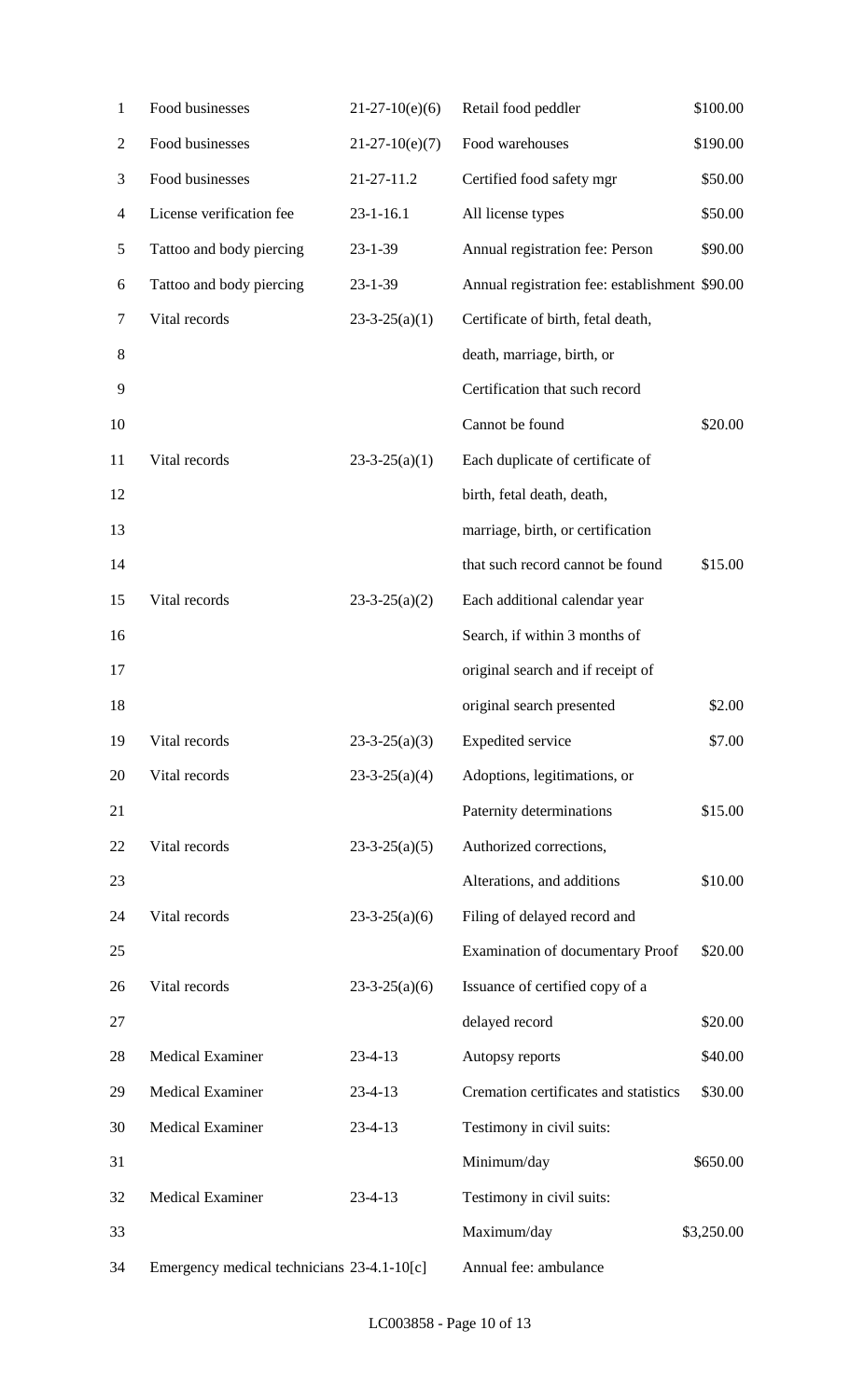| 1              |                                                 |                   | service maximum                 | \$540.00    |
|----------------|-------------------------------------------------|-------------------|---------------------------------|-------------|
| $\overline{2}$ | Emergency medical technicians 23-4.1-10[c]      |                   | Annual fee: vehicle license     |             |
| 3              |                                                 |                   | maximum                         | \$275.00    |
| $\overline{4}$ | Emergency medical technicians 23-4.1-10[c]      |                   | Triennial fee: EMT license      |             |
| $\mathfrak{S}$ |                                                 |                   | maximum                         | \$120.00    |
| 6              | Emergency medical technicians $23-4.1-10(c)(2)$ |                   | Exam fee maximum: EMT           | \$120.00    |
| $\tau$         | Emergency medical technicians $23-4.1-10(c)(2)$ |                   | Vehicle inspection maximum      | \$190.00    |
| 8              | <b>Clinical laboratories</b>                    | $23-16.2-4(a)$    | Clinical laboratory license per |             |
| 9              |                                                 |                   | specialty                       | \$650.00    |
| 10             | <b>Clinical laboratories</b>                    | $23-16.2-4(a)$    | Laboratory station license      | \$650.00    |
| 11             | <b>Clinical laboratories</b>                    | $23-16.2-4(b)$    | Permit fee                      | \$70.00     |
| 12             | Health care facilities                          | 23-17-38          | Hospital: base fee annual       | \$16,900.00 |
| 13             | Health care facilities                          | 23-17-38          | Hospital: annual per bed fee    | \$120.00    |
| 14             | Health care facilities                          | 23-17-38          | ESRD: annual fee                | \$3,900.00  |
| 15             | Health care facilities                          | 23-17-38          | Home nursing care/home          |             |
| 16             |                                                 |                   | Care providers                  | \$650.00    |
| 17             | Health care facilities                          | 23-17-38          | OACF: annual fee                | \$650.00    |
| 18             | Assisted living residences/                     |                   |                                 |             |
| 19             | administrators                                  | $23-17.4-15.2(d)$ | License application fee:        | \$220.00    |
| 20             | Assisted living residences/                     |                   |                                 |             |
| 21             | administrators                                  | $23-17.4-15.2(d)$ | License renewal fee:            | \$220.00    |
| 22             | Assisted living residences                      | 23-17.4-31        | Annual facility fee: base       | \$330.00    |
| 23             | Assisted living residences                      | 23-17.4-31        | Annual facility per bed         | \$70.00     |
| 24             | Nursing assistant registration                  | 23-17.9-3         | Application: competency         |             |
| 25             |                                                 |                   | evaluation training program     |             |
| 26             |                                                 |                   | maximum                         | \$325.00    |
| 27             | Nursing assistant registration                  | 23-17.9-5         | Application fee                 | \$35.00     |
| 28             | Nursing assistant registration                  | 23-17.9-5         | Exam fee: skills proficiency    | \$170.00    |
| 29             | Nursing assistant registration                  | 23-17.9-6         | Registration fee                | \$35.00     |
| 30             | Nursing assistant registration                  | 23-17.9-7         | Renewal fee                     | \$35.00     |
| 31             | Sanitarians                                     | $23-19.3-5(a)$    | Registration fee                | \$25.00     |
| 32             | Sanitarians                                     | $23-19.3-5(b)$    | Registration renewal            | \$25.00     |
| 33             | Massage therapy                                 | $23-20.8-3(e)$    | Massage therapist appl fee      | \$65.00     |
| 34             | Massage therapy                                 | $23-20.8-3(e)$    | Massage therapist renewal fee   | \$65.00     |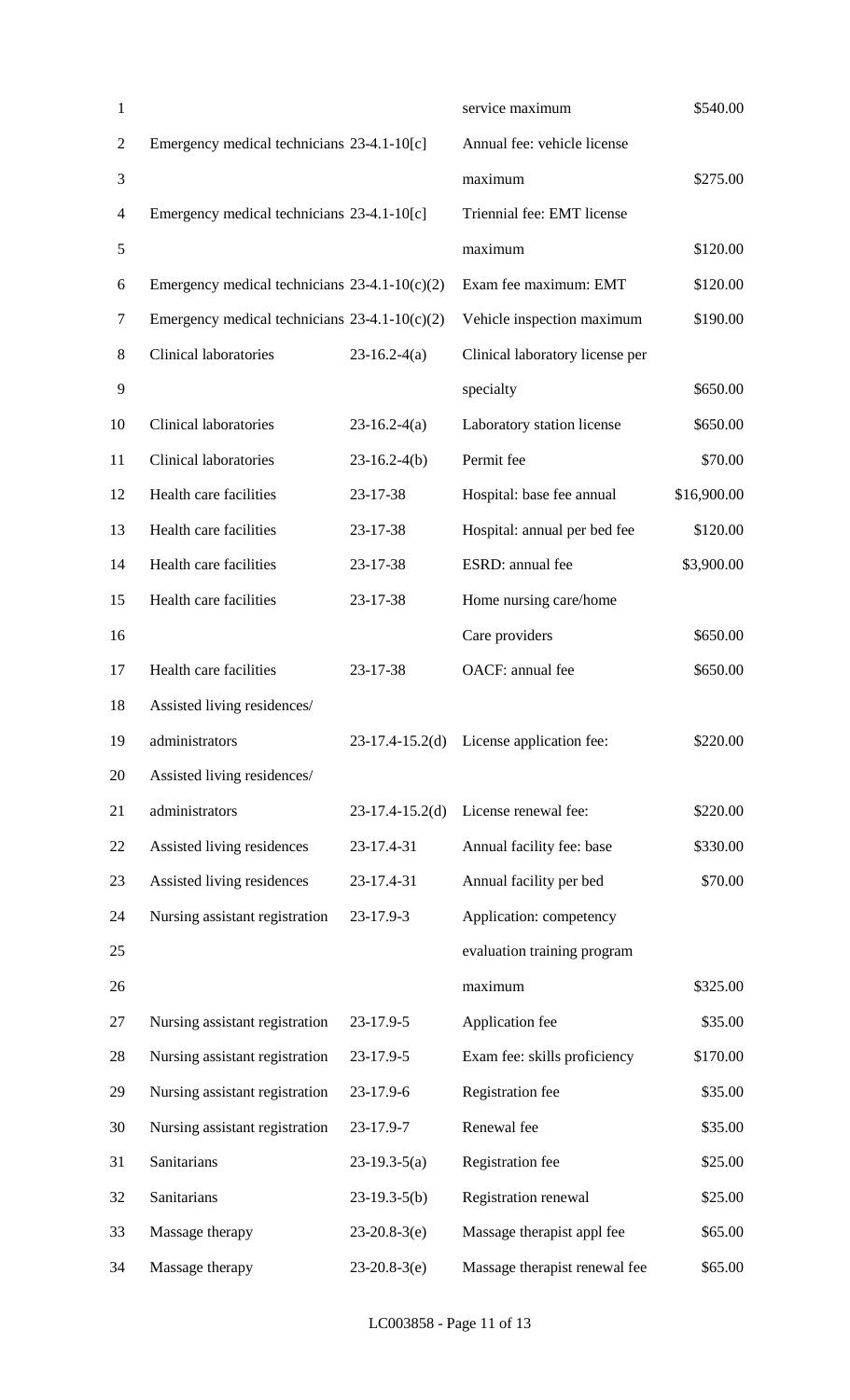| 1              | Recreational facilities                                                                               | $23 - 21 - 2$ | Application fee                                                                                              | \$160.00 |  |
|----------------|-------------------------------------------------------------------------------------------------------|---------------|--------------------------------------------------------------------------------------------------------------|----------|--|
| $\overline{2}$ | Swimming pools                                                                                        | $23 - 22 - 6$ | Application license: first pool                                                                              | \$250.00 |  |
| 3              | Swimming pools                                                                                        | $23 - 22 - 6$ | Additional pool fee at same location                                                                         | \$75.00  |  |
| $\overline{4}$ | Swimming pools                                                                                        | $23 - 22 - 6$ | Seasonal application license:                                                                                |          |  |
| 5              |                                                                                                       |               | first pool                                                                                                   | \$150.00 |  |
| 6              | Swimming pools                                                                                        | $23 - 22 - 6$ | Seasonal additional pool fee at                                                                              |          |  |
| $\tau$         |                                                                                                       |               | same location                                                                                                | \$75.00  |  |
| 8              | Swimming pools                                                                                        | $23 - 22 - 6$ | Year-round license for non-profit                                                                            | \$25.00  |  |
| 9              | Swimming pools                                                                                        | 23-22-10      | Duplicate license                                                                                            | \$2.00   |  |
| 10             | Swimming pools                                                                                        | 23-22-12      | Penalty for violations                                                                                       | \$50.00  |  |
| 11             | Respiratory care practitioners                                                                        | 23-39-11      | Application fee                                                                                              | \$60.00  |  |
| 12             | Respiratory care practitioners                                                                        | 23-39-11      | Renewal fee                                                                                                  | \$60.00  |  |
| 13             |                                                                                                       |               | SECTION 3. Chapter 5-44 of the General Laws entitled "Psychologists" is hereby amended                       |          |  |
| 14             | by adding thereto the following section:                                                              |               |                                                                                                              |          |  |
| 15             | 5-44-9.1. Qualifications for licensed school psychologist.                                            |               |                                                                                                              |          |  |
| 16             | An applicant for licensure shall submit to the board written evidence on forms furnished              |               |                                                                                                              |          |  |
| 17             | by the professional regulation unit of the department of labor and training verified under oath, that |               |                                                                                                              |          |  |
| 18             | said applicant:                                                                                       |               |                                                                                                              |          |  |
| 19             | (1) Is of good moral character;                                                                       |               |                                                                                                              |          |  |
| 20             |                                                                                                       |               | (2) Has obtained an advanced graduate degree in school psychology from a regionally                          |          |  |
| 21             |                                                                                                       |               | accredited college or university whose school psychology program is accredited by the American               |          |  |
| 22             |                                                                                                       |               | Psychological Association and/or the National Association of School Psychologists (NASP) and                 |          |  |
| 23             |                                                                                                       |               | requires at least sixty (60) graduate credits with one thousand two hundred (1,200) hours of                 |          |  |
| 24             | supervised school psychology experience.                                                              |               |                                                                                                              |          |  |
| 25             |                                                                                                       |               | (3) Has two (2) years or two thousand four hundred (2,400) hours of postgraduate                             |          |  |
| 26             | supervised experience as a school psychologist.                                                       |               |                                                                                                              |          |  |
| 27             |                                                                                                       |               | (4) Has passed the Educational Testing Service's School Psychology Examination as                            |          |  |
| 28             | determined by the National School Psychology Certification Board.                                     |               |                                                                                                              |          |  |
| 29             |                                                                                                       |               | (5) Has obtained credentials as a Nationally Certified School Psychologist by the National                   |          |  |
| 30             | <b>Association of School Psychologists.</b>                                                           |               |                                                                                                              |          |  |
| 31             |                                                                                                       |               | $(6)$ Has satisfied either subsections $(1)$ , $(2)$ , $(3)$ , and $(4)$ or $(1)$ and $(5)$ of this section. |          |  |
| 32             | SECTION 4. This act shall take effect upon passage.                                                   |               |                                                                                                              |          |  |

 $=$ LC003858 ========